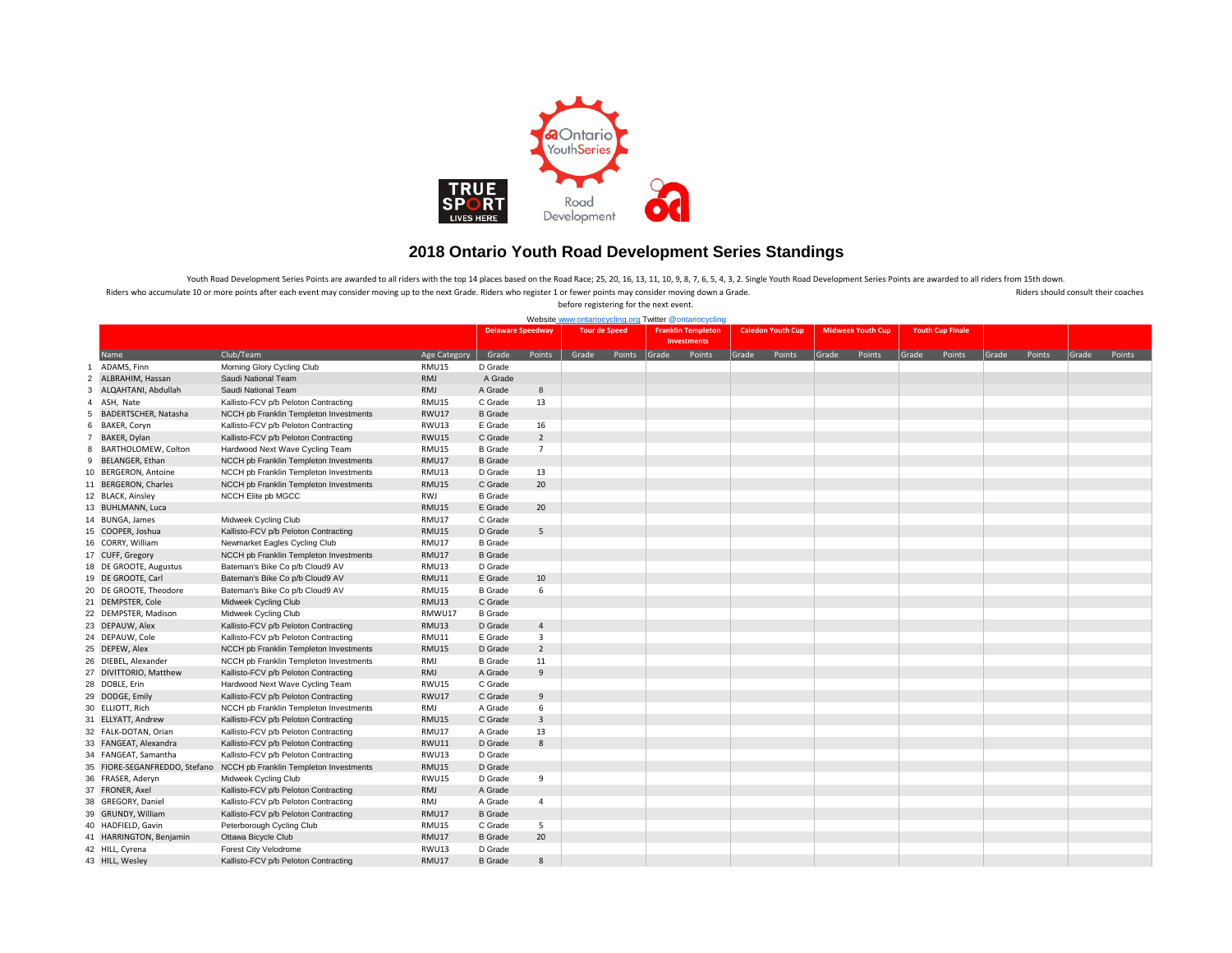|    |                                                      |                                                                                |              | <b>Delaware Speedway</b>  |                | <b>Tour de Speed</b> | <b>Franklin Templeton</b> | <b>Caledon Youth Cup</b> | <b>Midweek Youth Cup</b> | <b>Youth Cup Finale</b> |              |  |              |
|----|------------------------------------------------------|--------------------------------------------------------------------------------|--------------|---------------------------|----------------|----------------------|---------------------------|--------------------------|--------------------------|-------------------------|--------------|--|--------------|
|    |                                                      |                                                                                |              |                           |                |                      | <b>Investments</b>        |                          |                          |                         |              |  |              |
|    | <b>Name</b>                                          | Club/Team                                                                      | Age Category | Grade                     | Points         | Grade Points         | Grade Points              | Grade Points             | Grade Points             | Grade Points            | Grade Points |  | Grade Points |
|    | 44 HOGAN, Connor                                     | Midweek Cycling Club                                                           | RMU15        | C Grade                   |                |                      |                           |                          |                          |                         |              |  |              |
|    | 45 HOGAN, Matthew                                    | Midweek Cycling Club                                                           | RMU17        | A Grade                   |                |                      |                           |                          |                          |                         |              |  |              |
|    | 46 HONSBERGER, Charlotte                             | Milton Revolution Cycling Club                                                 | RWU17        | E Grade                   |                |                      |                           |                          |                          |                         |              |  |              |
|    | 47 HUNTER, Simon                                     | Milton Revolution Cycling Club                                                 | <b>RMU15</b> | D Grade                   | 25             |                      |                           |                          |                          |                         |              |  |              |
|    | 48 INCHIMA, William                                  | Kallisto-FCV p/b Peloton Contracting                                           | RMU15        | D Grade                   |                |                      |                           |                          |                          |                         |              |  |              |
|    | 49 INGLIS, Keiran                                    | Hardwood Next Wave Cycling Team                                                | RMU13        | E Grade                   | 8              |                      |                           |                          |                          |                         |              |  |              |
|    | 50 INGLIS, Theron                                    | Hardwood Next Wave Cycling Team                                                | RMU15        | <b>B</b> Grade            | 10             |                      |                           |                          |                          |                         |              |  |              |
|    | 51 INGRATTA, Emerson                                 | Southwestern Cycling Centre of Ontario                                         | <b>RMU15</b> | E Grade                   | $\overline{7}$ |                      |                           |                          |                          |                         |              |  |              |
|    | 52 IRELAND, Ayden                                    | Kallisto-FCV p/b Peloton Contracting                                           | RMU17        | C Grade                   |                |                      |                           |                          |                          |                         |              |  |              |
|    | 53 JACKSON, Haniya                                   | Newmarket Eagles Cycling Club                                                  | RWU13        | E Grade                   | $11\,$         |                      |                           |                          |                          |                         |              |  |              |
|    | 54 JACKSON, Yasmin                                   | Newmarket Eagles Cycling Club                                                  | RWU17        | C Grade                   |                |                      |                           |                          |                          |                         |              |  |              |
|    | 55 JACKSON, Zakariya                                 | Newmarket Eagles Cycling Club                                                  | RMJ          | A Grade                   | 16             |                      |                           |                          |                          |                         |              |  |              |
|    | 56 KAAKE, Jessica                                    | Midweek Cycling Club                                                           | RWU13        | E Grade                   | 13             |                      |                           |                          |                          |                         |              |  |              |
|    | 57 KAGUME, Jemma                                     | Ottawa Bicycle Club                                                            | RWU17        | C Grade                   |                |                      |                           |                          |                          |                         |              |  |              |
|    | 58 KOOPS, Melissa                                    | Midweek Cycling Club                                                           | RWU15        | D Grade                   | 3              |                      |                           |                          |                          |                         |              |  |              |
|    | 59 LANCASTER, Brett                                  | Hardwood Next Wave Cycling Team                                                | RMU17        | C Grade                   | $10\,$         |                      |                           |                          |                          |                         |              |  |              |
|    | 60 LANGFORD, Liam                                    | Kallisto-FCV p/b Peloton Contracting                                           | RMU17        | A Grade                   |                |                      |                           |                          |                          |                         |              |  |              |
|    | 61 LAZENBY, Emma                                     | NCCH Elite pb MGCC                                                             | RWJ          | <b>B</b> Grade            | 5              |                      |                           |                          |                          |                         |              |  |              |
|    | 62 LEONARD, Michael                                  | Racer Sportif / Mattamy Homes                                                  | RMU15        | A Grade                   | 5              |                      |                           |                          |                          |                         |              |  |              |
|    | 63 LINTON, Nora                                      | Kallisto-FCV p/b Peloton Contracting                                           | <b>RW13</b>  | D Grade                   | 20             |                      |                           |                          |                          |                         |              |  |              |
|    | 64 MACDOUGALL, Tyler                                 | NCCH pb Franklin Templeton Investments                                         | RMU17        | C Grade                   | $\overline{7}$ |                      |                           |                          |                          |                         |              |  |              |
|    | 65 MACEWEN, Benen                                    | Kallisto-FCV p/b Peloton Contracting                                           | <b>RMU15</b> | C Grade                   |                |                      |                           |                          |                          |                         |              |  |              |
|    | 66 MACEWEN, Finlay                                   | Kallisto-FCV p/b Peloton Contracting                                           | RMU17        | A Grade                   | 3              |                      |                           |                          |                          |                         |              |  |              |
|    | 67 MAGISANO, Giuseppe                                | NCCH pb Franklin Templeton Investments                                         | RMJ          | A Grade                   |                |                      |                           |                          |                          |                         |              |  |              |
|    | 68 MANN, Brody                                       | CoachChris.ca/Garneau                                                          | RMU13        | E Grade                   | 9              |                      |                           |                          |                          |                         |              |  |              |
|    | 69 MATTERN, Carson                                   | NCCH pb Franklin Templeton Investments                                         | <b>RMU15</b> | <b>B</b> Grade            | 16             |                      |                           |                          |                          |                         |              |  |              |
|    | 70 MCCARTHY, Max                                     | Kallisto-FCV p/b Peloton Contracting                                           | RMU15        | D Grade                   |                |                      |                           |                          |                          |                         |              |  |              |
|    | 71 MOEINI, Parsa                                     | Kallisto-FCV p/b Peloton Contracting                                           | RMJ          | <b>B</b> Grade            |                |                      |                           |                          |                          |                         |              |  |              |
|    | 72 NELSON, Charlotte                                 | Midweek Cycling Club                                                           | RWU15        | D Grade                   | 10             |                      |                           |                          |                          |                         |              |  |              |
|    | 73 NEYSHTADT, Nikita                                 |                                                                                | RMU17        | C Grade                   | $\overline{4}$ |                      |                           |                          |                          |                         |              |  |              |
|    | 74 NEYSHTADT, Yonatan                                |                                                                                | RMU17        | C Grade                   |                |                      |                           |                          |                          |                         |              |  |              |
|    |                                                      | 75 NORDEMANN-DA SILVA, Daniel Kallisto-FCV p/b Peloton Contracting             | RMJ          | A Grade                   | $\overline{7}$ |                      |                           |                          |                          |                         |              |  |              |
|    | 76 NUCCITELLI, Cristian                              |                                                                                | RMJ          | <b>B</b> Grade            | 13             |                      |                           |                          |                          |                         |              |  |              |
|    | 77 OUDSHOORN, Benjamin                               | Kallisto-FCV p/b Peloton Contracting                                           | RMU15        | D Grade                   |                |                      |                           |                          |                          |                         |              |  |              |
|    | 78 OUDSHOORN, Christopher                            | Kallisto-FCV p/b Peloton Contracting                                           | <b>RMU15</b> | D Grade                   |                |                      |                           |                          |                          |                         |              |  |              |
|    | 79 PARGETER, Reilly                                  | Kallisto-FCV p/b Peloton Contracting                                           | RMU17        | <b>B</b> Grade            | $\mathbf{3}$   |                      |                           |                          |                          |                         |              |  |              |
|    | 80 PAWLEY MASON, Katrina                             | Southwestern Cycling Centre of Ontario                                         | RWU17        | <b>B</b> Grade            |                |                      |                           |                          |                          |                         |              |  |              |
|    | 81 PETROIU, Alexander                                |                                                                                | RMU11        | E Grade                   | $\overline{2}$ |                      |                           |                          |                          |                         |              |  |              |
|    | 82 RAUWERDA, Jared                                   | NCCH pb Franklin Templeton Investments                                         | RMU11        | E Grade                   | 25             |                      |                           |                          |                          |                         |              |  |              |
|    | 83 RAUWERDA, Kaitlyn                                 | NCCH Elite pb MGCC                                                             | RWE.2        | A Grade                   | 10             |                      |                           |                          |                          |                         |              |  |              |
|    | 84 RAUWERDA, Lucas                                   | NCCH pb Franklin Templeton Investments                                         | RMU15        | C Grade                   | 11             |                      |                           |                          |                          |                         |              |  |              |
|    | 85 REINKE, Ian                                       | NCCH pb Franklin Templeton Investments                                         | RMU17        | <b>B</b> Grade            | 25<br>4        |                      |                           |                          |                          |                         |              |  |              |
|    | 86 REINKE, Sara                                      | NCCH pb Franklin Templeton Investments                                         | RWU11        | E Grade                   |                |                      |                           |                          |                          |                         |              |  |              |
|    | 87 ROGERS, Ned                                       | Ottawa Bicycle Club                                                            | <b>RMU15</b> | C Grade                   | 8              |                      |                           |                          |                          |                         |              |  |              |
|    | 88 RORKE, Tyler                                      | Kallisto-FCV p/b Peloton Contracting                                           | RMU17        | A Grade                   |                |                      |                           |                          |                          |                         |              |  |              |
|    | 89 RUDOLPH, Jacob                                    | NCCH pb Franklin Templeton Investments                                         | <b>RMU17</b> | C Grade<br>E Grade        | 6              |                      |                           |                          |                          |                         |              |  |              |
|    | 90 RUTTAN, Jack<br>91 SAMMON, Nick                   | NCCH pb Franklin Templeton Investments                                         | RMU13<br>RMJ | <b>B</b> Grade            | $\overline{2}$ |                      |                           |                          |                          |                         |              |  |              |
|    |                                                      | Hardwood Next Wave Cycling Team                                                |              | A Grade                   |                |                      |                           |                          |                          |                         |              |  |              |
|    | 92 SAYED, Yazan                                      | Saudi National Team                                                            | RMJ          |                           |                |                      |                           |                          |                          |                         |              |  |              |
|    | 93 SCOTT, Andrew                                     | Midweek Cycling Club                                                           | RMU17        | A Grade<br>C Grade        | 11             |                      |                           |                          |                          |                         |              |  |              |
| 94 | SEGANFREDDO, Emanuel                                 | NCCH pb Franklin Templeton Investments                                         | RMU17        |                           |                |                      |                           |                          |                          |                         |              |  |              |
|    | 95 SERAFINO, Caitlin                                 | Milton Revolution Cycling Club                                                 | RWU15        | E Grade                   | 9              |                      |                           |                          |                          |                         |              |  |              |
|    | 96 SFARA, Constantine<br>97 SHING, Conan             | Racer Sportif / Mattamy Homes<br>Morning Glory Cycling Club                    | RMU15<br>PMJ | <b>B</b> Grade<br>D Grade |                |                      |                           |                          |                          |                         |              |  |              |
|    |                                                      |                                                                                | RMJ          | A Grade                   | 20             |                      |                           |                          |                          |                         |              |  |              |
|    | 98 SIRMAN, Jack                                      | NCCH Elite pb MGCC<br>NCCH Elite pb MGCC                                       | RWJ          | <b>B</b> Grade            |                |                      |                           |                          |                          |                         |              |  |              |
|    | 99 SLATER, Victoria<br>100 SPRENGER, Noah            | Kallisto-FCV p/b Peloton Contracting                                           | <b>RMU17</b> | A Grade                   | 25             |                      |                           |                          |                          |                         |              |  |              |
|    |                                                      |                                                                                | RWU17        | D Grade                   |                |                      |                           |                          |                          |                         |              |  |              |
|    | 101 STRAVROPOULOS, Isabella<br>102 SUTHERLAND, Calum | NCCH pb Franklin Templeton Investments<br>Kallisto-FCV p/b Peloton Contracting | <b>RMU17</b> | <b>B</b> Grade            |                |                      |                           |                          |                          |                         |              |  |              |
|    | 103 TAYLOR, Ryder                                    | NCCH pb Franklin Templeton Investments                                         | <b>RMU11</b> | E Grade                   | 5              |                      |                           |                          |                          |                         |              |  |              |
|    | 104 TILL, Mia                                        | Midweek Cycling Club                                                           | RWU15        | C Grade                   | 6              |                      |                           |                          |                          |                         |              |  |              |
|    | 105 TOMPKINS, Patrick                                | Peterborough Cycling Club                                                      | <b>RMU17</b> | C Grade                   | 25             |                      |                           |                          |                          |                         |              |  |              |
|    | 106 TURBITT, Kathleen                                | NCCH pb Franklin Templeton Investments                                         | <b>RWJ</b>   | <b>B</b> Grade            | $\Delta$       |                      |                           |                          |                          |                         |              |  |              |
|    |                                                      |                                                                                |              |                           |                |                      |                           |                          |                          |                         |              |  |              |